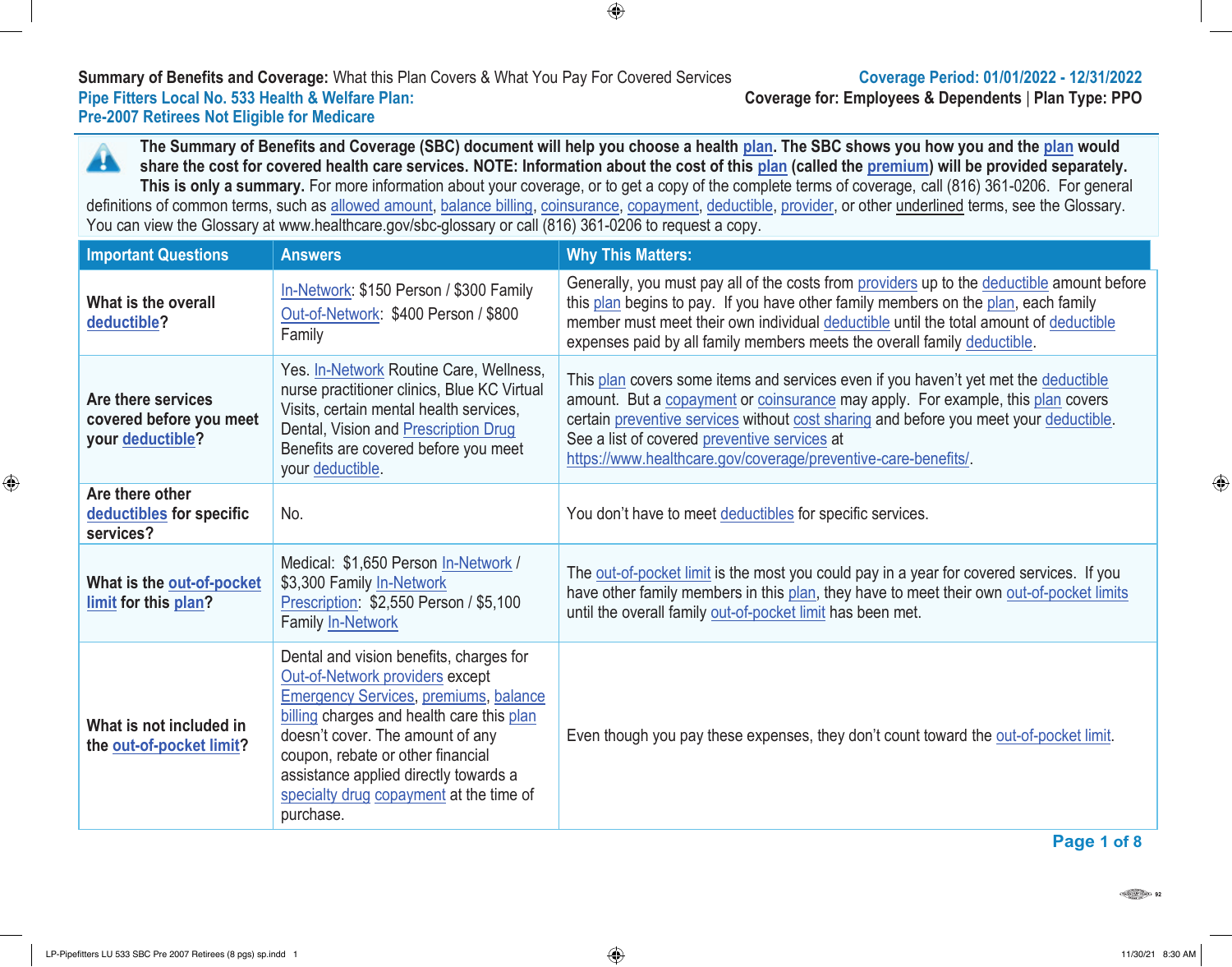| Will you pay less if you<br>use a network provider? | Yes. See www.bluekc.com or call (888)<br>989-8842 for a list of network providers. | This plan uses a provider network. You will pay less if you use a provider in the plan's<br>network. You will pay the most if you use an out-of-network provider, and you might<br>receive a bill from a provider for the difference between the provider's charge and what<br>your plan pays (balance billing). Be aware, your network provider might use an out-of-<br>network provider for some services (such as lab work). Check with your provider before<br>you get services. |
|-----------------------------------------------------|------------------------------------------------------------------------------------|--------------------------------------------------------------------------------------------------------------------------------------------------------------------------------------------------------------------------------------------------------------------------------------------------------------------------------------------------------------------------------------------------------------------------------------------------------------------------------------|
| Do you need a referral to<br>see a specialist?      | No.                                                                                | You can see the specialist you choose without a referral.                                                                                                                                                                                                                                                                                                                                                                                                                            |

All **copayment** and **coinsurance** costs shown in this chart are after your **deductible** has been met, if a **deductible** applies.  $\mathbf{A}$ 

| <b>Common</b>                       |                                                     |                                                     | <b>What You Will Pay</b>                                  | <b>Limitations, Exceptions, &amp; Other Important</b><br><b>Information</b>                                                                                                                                                                      |  |
|-------------------------------------|-----------------------------------------------------|-----------------------------------------------------|-----------------------------------------------------------|--------------------------------------------------------------------------------------------------------------------------------------------------------------------------------------------------------------------------------------------------|--|
| <b>Medical Event</b>                | <b>Services You May Need</b>                        | <b>Network Provider</b><br>(You will pay the least) | <b>Out-of-Network Provider</b><br>(You will pay the most) |                                                                                                                                                                                                                                                  |  |
|                                     | Primary care visit to treat an<br>injury or illness | 15% coinsurance                                     | 40% coinsurance                                           | <b>In-Network Nurse Practitioner Retail Clinics</b><br>paid at 100% after \$15 copayment with no<br>coinsurance or deductible. Blue KC Virtual<br>Care visits paid at 100% with no copayment,<br>coinsurance or deductible.                      |  |
| If you visit a health               | <b>Specialist visit</b>                             | 15% coinsurance                                     | 40% coinsurance                                           | -none---------                                                                                                                                                                                                                                   |  |
| care provider's office<br>or clinic | Preventive care/screening/<br>immunization          | No charge                                           | No charge up to \$300;<br>then 40% coinsurance            | Age, gender and frequency limits may apply to<br>some preventive services. You may have to<br>pay for services that aren't preventive. Ask<br>your provider if the services needed are<br>preventive. Then check what your plan will<br>pay for. |  |
| If you have a test                  | Diagnostic test (x-ray, blood<br>work)              | 15% coinsurance                                     | 40% coinsurance                                           | -none--                                                                                                                                                                                                                                          |  |
|                                     | Imaging (CT/PET scans, MRIs)                        | 15% coinsurance                                     | 40% coinsurance                                           | May be subject to review for medical<br>necessity.                                                                                                                                                                                               |  |

 **Page 2 of 8**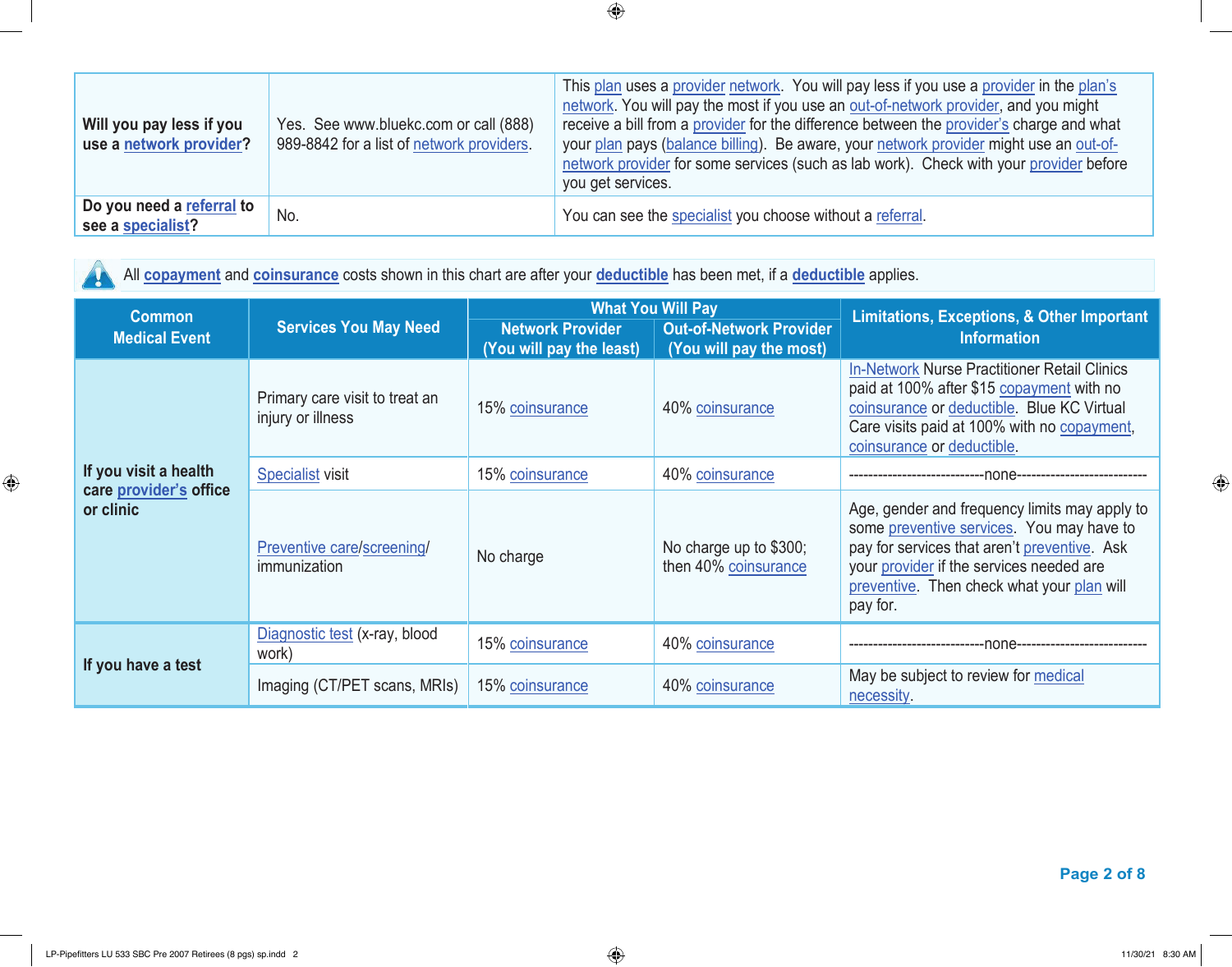| <b>Common</b>                                                                                                                                                                           |                              |                                                                                                                                                                                                                                                                                                                                                                                            | <b>What You Will Pay</b>                                  | <b>Limitations, Exceptions, &amp; Other Important</b>                                                                                                                                                                                                                                                                                                                                                                                                                                                                                                                                                                                                                                                                                                           |
|-----------------------------------------------------------------------------------------------------------------------------------------------------------------------------------------|------------------------------|--------------------------------------------------------------------------------------------------------------------------------------------------------------------------------------------------------------------------------------------------------------------------------------------------------------------------------------------------------------------------------------------|-----------------------------------------------------------|-----------------------------------------------------------------------------------------------------------------------------------------------------------------------------------------------------------------------------------------------------------------------------------------------------------------------------------------------------------------------------------------------------------------------------------------------------------------------------------------------------------------------------------------------------------------------------------------------------------------------------------------------------------------------------------------------------------------------------------------------------------------|
| <b>Medical Event</b>                                                                                                                                                                    | <b>Services You May Need</b> | <b>Network Provider</b><br>(You will pay the least)                                                                                                                                                                                                                                                                                                                                        | <b>Out-of-Network Provider</b><br>(You will pay the most) | <b>Information</b>                                                                                                                                                                                                                                                                                                                                                                                                                                                                                                                                                                                                                                                                                                                                              |
| If you need drugs to<br>treat your illness or<br>condition<br>More information about<br>prescription drug<br>coverage is available at<br>www.savrx.com or by<br>calling the Fund Office | Generic drugs                | Retail - \$15 copayment<br>per prescription (up to 34-<br>day supply); Mail Order &<br>Walk-In Mail Order - \$30<br>copayment per<br>prescription (90-day<br>supply)<br>Special copayment for<br>generic statins:<br>Retail - \$10 copayment<br>per prescription (up to<br>34-day supply)<br>Mail Order & Walk-In<br>Mail Order - \$20<br>copayment per<br>prescription (90-day<br>supply) | Not covered                                               | Proton Pump Inhibitors, Non-Sedating<br>Antihistamines, Fertility drugs, and Cosmetic<br>drugs are not covered (except as provided on<br>page 33 of the SPD*). Additional limits also<br>apply and are described on pages 32 and 33<br>of the SPD and Benefit Alerts #22 and #35.<br>Specialty Drugs, compound medication over<br>\$100, and opioids over a certain quantity<br>require prior authorization and must be<br>medically necessary.<br>Brand drugs with generic equivalent subject to<br>brand copayment plus price difference between<br>generic and brand name drug, except for<br>anyone who is Medicare Primary.<br>Prescription drugs that are considered<br>preventive services under the ACA are<br>covered at 100% by this Plan and are not |
| at (816) 361-0206.                                                                                                                                                                      | Preferred brand drugs        | Retail - \$30 copayment<br>per prescription (up to 34-<br>day supply); Mail Order &<br>Walk-In Mail Order - \$60<br>copayment per<br>prescription (90-day<br>supply)                                                                                                                                                                                                                       | Not covered                                               | subject to the prescription drug copayments.<br>Anti-diabetics, anti-cholesterol drugs (statins),<br>triptans for migraines, antidepressants, sleep<br>aids, nasal sprays, osteoporosis medications,<br>anti-inflammatories, Lyrica, overactive bladder<br>drugs, and glaucoma eye drops are subject to<br>Sav-Rx's Step Therapy Program, except for<br>anyone who is Medicare Primary.<br>Maintenance medications and certain                                                                                                                                                                                                                                                                                                                                  |

 **Page <sup>3</sup> of 8** \*For more information about limitations and exceptions, see summary plan description (SPD).

 $\bigoplus$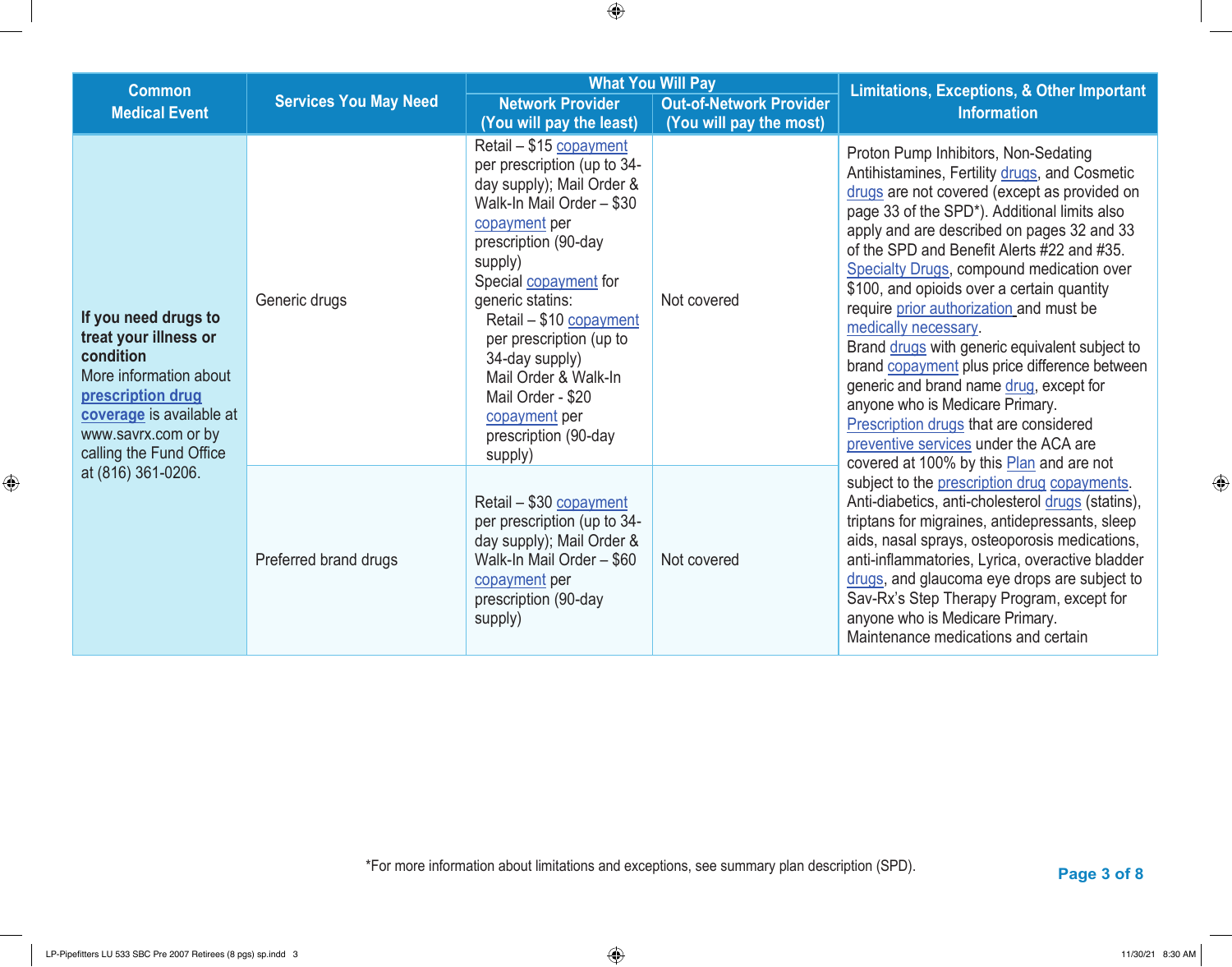| <b>Common</b>                              |                                                                             |                                                                                                                                                                                                              | <b>What You Will Pay</b>                                  |                                                                                                                                                                                                                                                                                                                                                                                                                                                                                                                         |  |
|--------------------------------------------|-----------------------------------------------------------------------------|--------------------------------------------------------------------------------------------------------------------------------------------------------------------------------------------------------------|-----------------------------------------------------------|-------------------------------------------------------------------------------------------------------------------------------------------------------------------------------------------------------------------------------------------------------------------------------------------------------------------------------------------------------------------------------------------------------------------------------------------------------------------------------------------------------------------------|--|
| <b>Medical Event</b>                       | <b>Services You May Need</b>                                                | <b>Network Provider</b><br>(You will pay the least)                                                                                                                                                          | <b>Out-of-Network Provider</b><br>(You will pay the most) | <b>Limitations, Exceptions, &amp; Other Important</b><br><b>Information</b>                                                                                                                                                                                                                                                                                                                                                                                                                                             |  |
|                                            | Non-preferred brand drugs                                                   | Retail - \$50 copayment<br>per prescription (up to 34-<br>day supply); Mail Order &<br>Walk-In Mail Order -<br>\$100 copayment per<br>prescription (90-day<br>supply)                                        | Not covered                                               | Specialty medications must be filled by Sav-Rx<br>mail or Sav-Rx Walk-In Mail Retail Pharmacy,<br>except for anyone who is Medicare Primary.<br>Alternate copayments may apply to certain<br>specialty drugs eligible for manufacturer<br>discount coupons applied by Sav-Rx at time of<br>purchase.<br>The Plan does not cover medications that are<br>included on Sav-Rx's list of medication that<br>have equally effective equivalents and are not<br>proven to work better than the more cost<br>effective option. |  |
|                                            | <b>Specialty drugs</b>                                                      | Mail Order $-$ (up to 30-<br>day supply)<br>Generic: \$15<br>copayment per<br>prescription<br>Preferred Brand: \$30<br>copayment per<br>prescription<br>Non-Formulary: \$50<br>copayment per<br>prescription | Not covered                                               |                                                                                                                                                                                                                                                                                                                                                                                                                                                                                                                         |  |
| If you have outpatient<br>surgery          | Facility fee (e.g., ambulatory<br>surgery center)<br>Physician/surgeon fees | 15% coinsurance<br>15% coinsurance                                                                                                                                                                           | 40% coinsurance<br>40% coinsurance                        | -none                                                                                                                                                                                                                                                                                                                                                                                                                                                                                                                   |  |
| If you need immediate<br>medical attention | <b>Emergency room care</b><br><b>Emergency medical</b><br>transportation    | 15% coinsurance<br>15% coinsurance                                                                                                                                                                           | 40% coinsurance<br>40% coinsurance                        | In-Network rates apply if services provided in<br>connection with emergency medical condition.                                                                                                                                                                                                                                                                                                                                                                                                                          |  |
|                                            | <b>Urgent care</b>                                                          | 15% coinsurance                                                                                                                                                                                              | 40% coinsurance                                           | Blue KC Virtual Care visits paid at 100% with<br>no copayment, coinsurance or deductible.                                                                                                                                                                                                                                                                                                                                                                                                                               |  |
| If you have a hospital                     | Facility fee (e.g., hospital<br>room)                                       | 15% coinsurance                                                                                                                                                                                              | Not covered                                               | Out-of-Network coverage available if stay due                                                                                                                                                                                                                                                                                                                                                                                                                                                                           |  |
| stay                                       | Physician/surgeon fees                                                      | 15% coinsurance                                                                                                                                                                                              | Not covered                                               | to emergency medical condition.                                                                                                                                                                                                                                                                                                                                                                                                                                                                                         |  |

 $\bigoplus$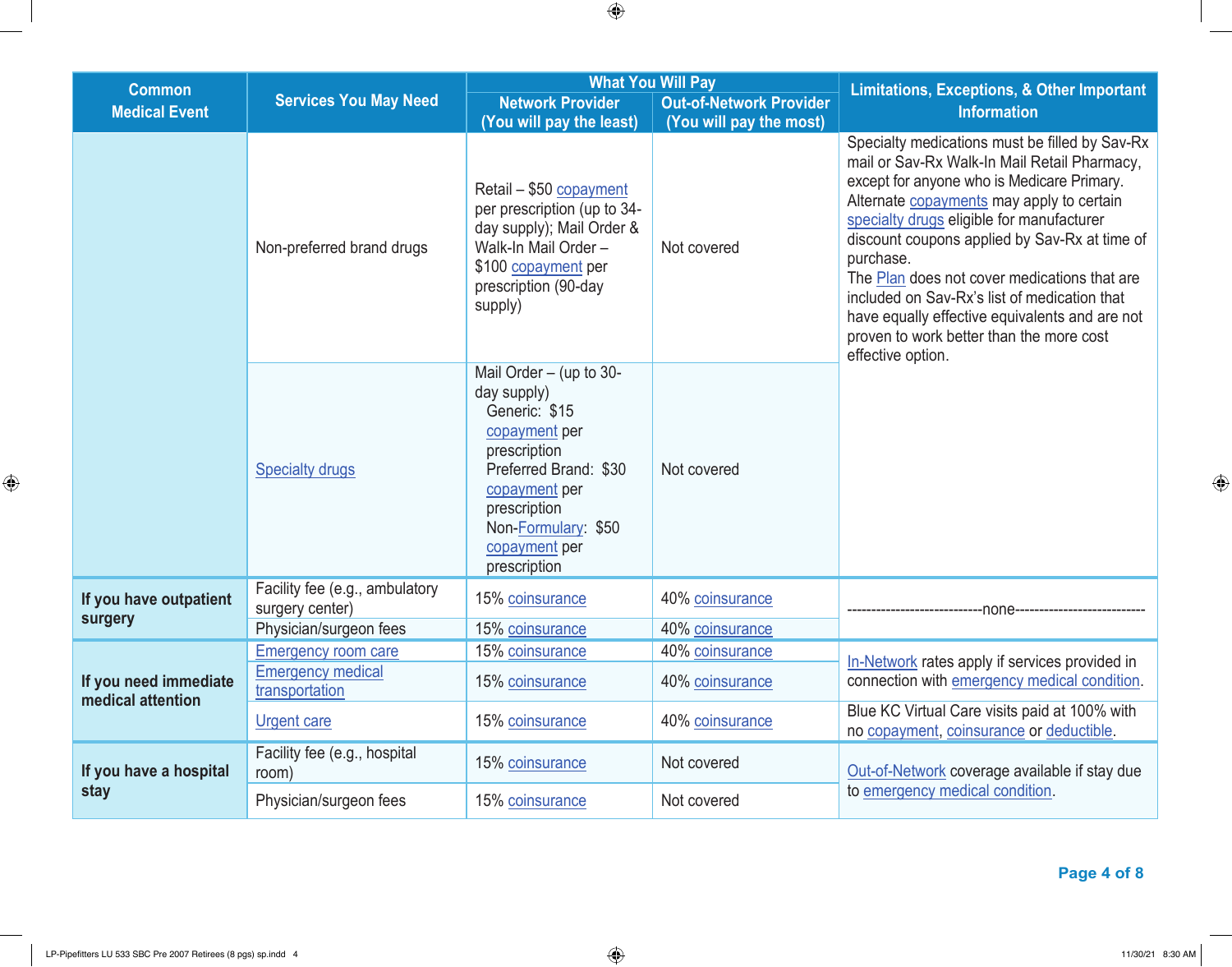| <b>Common</b><br><b>Medical Event</b>                                              | <b>Services You May Need</b>                 | <b>Network Provider</b><br>(You will pay the least)                                                                   | <b>What You Will Pay</b><br><b>Out-of-Network Provider</b><br>(You will pay the most) | <b>Limitations, Exceptions, &amp; Other Important</b><br><b>Information</b>                                                                                                                                                                                                   |
|------------------------------------------------------------------------------------|----------------------------------------------|-----------------------------------------------------------------------------------------------------------------------|---------------------------------------------------------------------------------------|-------------------------------------------------------------------------------------------------------------------------------------------------------------------------------------------------------------------------------------------------------------------------------|
|                                                                                    | <b>Outpatient services</b>                   | 15% coinsurance                                                                                                       | 40% coinsurance                                                                       | Blue KC Virtual Care visits paid at 100% with<br>no copayment, coinsurance or deductible.                                                                                                                                                                                     |
| If you need mental<br>health, behavioral<br>health, or substance<br>abuse services | Inpatient services                           | Mental/Behavioral:<br>15% coinsurance<br>Substance Use Disorder:<br>100% up to \$7,500; 20%<br>coinsurance thereafter | Not covered                                                                           | 100% coverage if outpatient treatment is the<br>result of a referral from the Medical Review<br>Office of the Employee Assistance Program.<br>No coverage for claims incurred at an Out-of-<br>Network residential treatment facility.                                        |
|                                                                                    | Office visits                                | 15% coinsurance                                                                                                       | 40% coinsurance                                                                       | Cost sharing does not apply for preventive<br>services. Depending on the type of services,<br>coinsurance or a deductible may apply.                                                                                                                                          |
| If you are pregnant                                                                | Childbirth/delivery professional<br>services | 15% coinsurance                                                                                                       | Not covered                                                                           | Maternity care may include tests and services<br>described elsewhere in the SBC (i.e.<br>ultrasound). No coverage for services in<br>connection with a pregnancy of a Dependent<br>child except in limited circumstances when<br>considered preventive under the ACA. Out-of- |
|                                                                                    | Childbirth/delivery facility<br>services     | 15% coinsurance                                                                                                       | Not covered                                                                           | Network coverage available if stay due to<br>emergency medical condition.                                                                                                                                                                                                     |
|                                                                                    | Home health care                             | 15% coinsurance                                                                                                       | 40% coinsurance                                                                       | Must be medically necessary, be part of a<br>Physician-established plan, and the Covered<br>Person would have to be hospitalized if the<br>services were not available in his/her home.                                                                                       |
|                                                                                    | <b>Rehabilitation services</b>               | 15% coinsurance                                                                                                       | Not covered                                                                           | Must be medically necessary and prescribed<br>by a Physician.                                                                                                                                                                                                                 |
| If you need help<br>recovering or have<br>other special health<br>needs            | <b>Habilitation services</b>                 | Not covered                                                                                                           | Not covered                                                                           |                                                                                                                                                                                                                                                                               |
|                                                                                    | <b>Skilled nursing care</b>                  | 15% coinsurance                                                                                                       | Not covered                                                                           | Must be medically necessary, be part of a<br>Physician-established plan, and the Covered<br>Person would have to be hospitalized if the<br>services were not available in his/her home.                                                                                       |
|                                                                                    | Durable medical equipment                    | 15% coinsurance                                                                                                       | 40% coinsurance                                                                       | Must be certified as medically necessary by<br>the prescribing physician.                                                                                                                                                                                                     |
|                                                                                    | <b>Hospice services</b>                      | 15% coinsurance                                                                                                       | 40% coinsurance                                                                       | Maximum of 210 days.                                                                                                                                                                                                                                                          |

 **Page 5 of 8**

 $\bigoplus$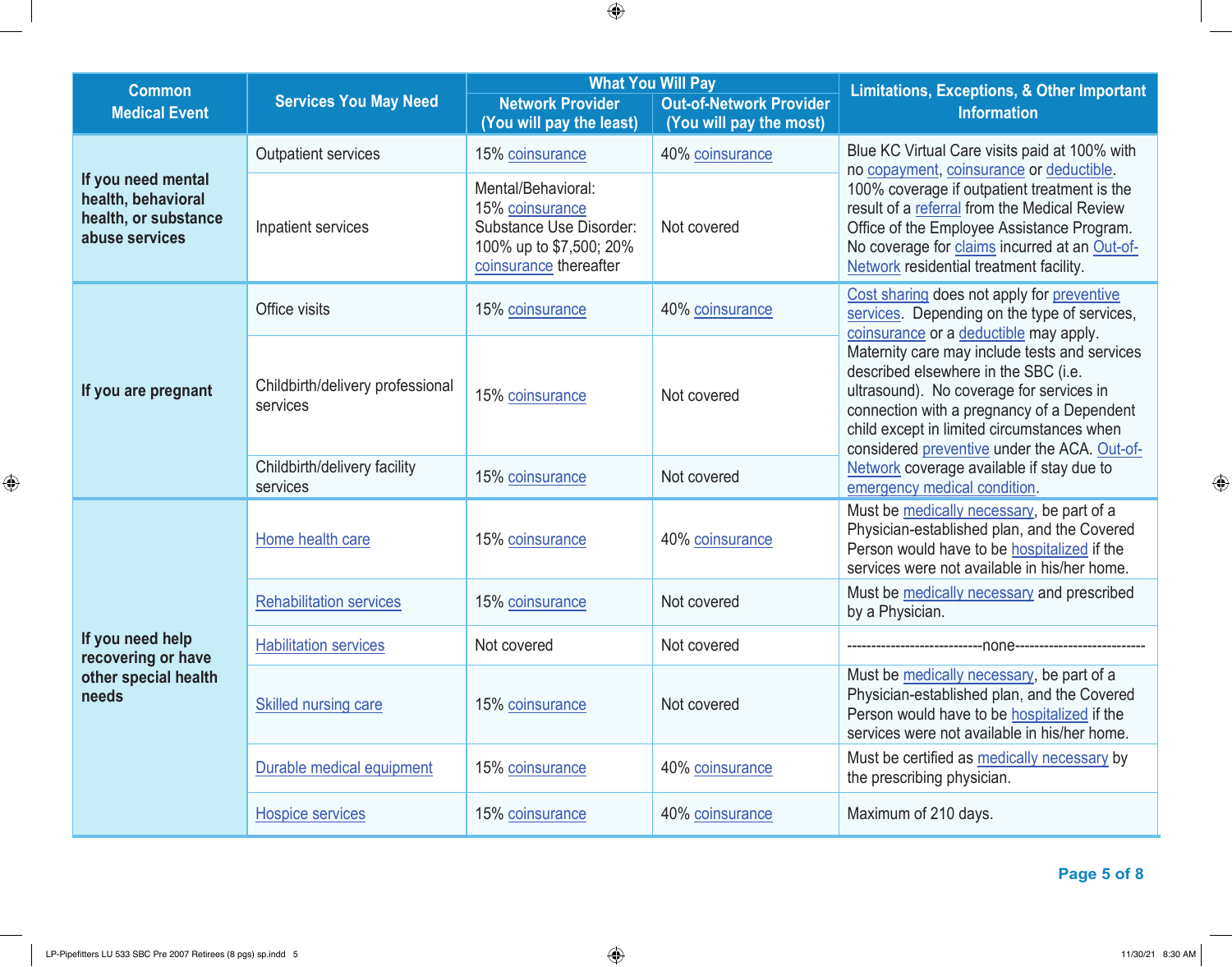| <b>Common</b>                             | <b>Services You May Need</b> | <b>What You Will Pay</b>                                                                                                                                                                                                                                           |                                                                                                                                                                                                                                                                      | Limitations, Exceptions, & Other Important                                                                                                                                |  |
|-------------------------------------------|------------------------------|--------------------------------------------------------------------------------------------------------------------------------------------------------------------------------------------------------------------------------------------------------------------|----------------------------------------------------------------------------------------------------------------------------------------------------------------------------------------------------------------------------------------------------------------------|---------------------------------------------------------------------------------------------------------------------------------------------------------------------------|--|
| <b>Medical Event</b>                      |                              | <b>Network Provider</b><br>(You will pay the least)                                                                                                                                                                                                                | <b>Out-of-Network Provider</b><br>(You will pay the most)                                                                                                                                                                                                            | <b>Information</b>                                                                                                                                                        |  |
|                                           | Children's eye exam          | Up to \$50/year                                                                                                                                                                                                                                                    |                                                                                                                                                                                                                                                                      | No limit for Covered Persons under age 19.                                                                                                                                |  |
| If your child needs<br>dental or eye care | Children's glasses           | Frames $-$ up to \$75 every<br>two years for Eligible<br>Employees and every<br>two years for<br>Dependents<br>Contact Lenses - up to<br>\$100/year<br>Lenses - Single vision:<br>up to \$50/year<br>Bifocal: up to<br>$$85$ /year<br>Trifocal: up to<br>\$95/year | Frames $-$ up to \$75 every<br>two years for Eligible<br>Employees and every<br>two years for<br>Dependents<br>Contact Lenses - up to<br>\$100/year<br>Lenses - Single vision:<br>up to \$50/year<br>Bifocal: up to<br>$$85$ /year<br>Trifocal: up to<br>$$95$ /year | Dollar limits for Covered Persons under age<br>19 do not apply to frames and lenses which<br>meet the minimum specifications to allow for<br>necessary vision correction. |  |
|                                           | Children's dental check-up   | Delta Dental: 10%<br>coinsurance;<br>Other: 20% coinsurance                                                                                                                                                                                                        | 40% coinsurance                                                                                                                                                                                                                                                      | Dental Benefits will be limited to a \$1,500 per<br>person per Calendar Year. No Limit for<br>Covered Persons under age 19.                                               |  |

 $\bigoplus$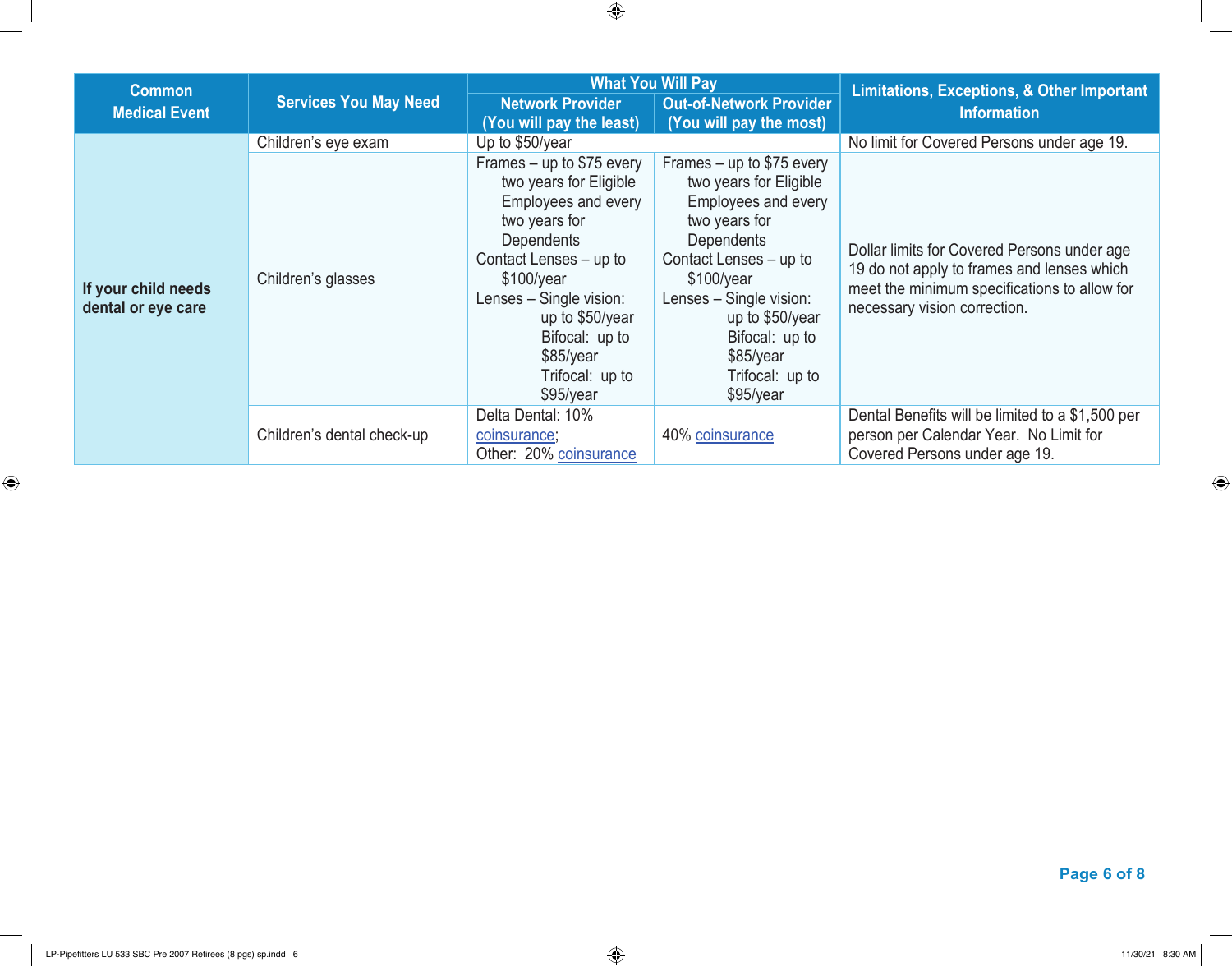**Excluded Services & Other Covered Services:**

| Services Your Plan Generally Does NOT Cover (Check your policy or plan document for more information and a list of any other excluded services.) |                                                   |                                            |  |  |  |
|--------------------------------------------------------------------------------------------------------------------------------------------------|---------------------------------------------------|--------------------------------------------|--|--|--|
| Acupuncture                                                                                                                                      | Infertility treatment                             | Private duty nursing                       |  |  |  |
| Chiropractic care                                                                                                                                | Long-term care (unless needed for acute medical • | Routine foot care                          |  |  |  |
| Cosmetic surgery                                                                                                                                 | care)                                             | Weight loss programs (except those covered |  |  |  |
| <b>Habilitation services</b>                                                                                                                     | Non-emergency care when traveling outside the     | under ACA preventive care guidelines)      |  |  |  |
|                                                                                                                                                  | U.S.                                              |                                            |  |  |  |
| Other Covered Services (Limitations may apply to these services. This isn't a complete list. Please see your plan document.)                     |                                                   |                                            |  |  |  |
| Bariatric surgery (must be medically necessary;                                                                                                  | Dental care (adult)                               | Routine eye care (adult)                   |  |  |  |
| limited to 1 surgery and \$20,000 per lifetime)                                                                                                  | Hearing aids (\$2,000 every 5 years)              |                                            |  |  |  |

⊕

Your Rights to Continue Coverage: There are agencies that can help if you want to continue your coverage after it ends. The contact information for those agencies is: Department of Labor's Employee Benefits Security Administration at 1-866-444-EBSA (3272) or www.dol.gov/ebsa/healthreform. Other coverage options may be available to you, too, including buying individual insurance coverage through the Health Insurance Marketplace. For more information about the Marketplace, visit www.HealthCare.gov or call 1-800-318-2596.

Your Grievance and Appeals Rights: There are agencies that can help if you have a complaint against your plan for a denial of a claim. This complaint is called a grievance or appeal. For more information about your rights, look at the explanation of benefits you will receive for that medical claim. Your plan documents also provide complete information on how to submit a claim, appeal, or a grievance for any reason to your plan. For more information about your rights, this notice, or assistance, contact: the Fund Office at 1-816-361-0206 or the Department of Labor's Employee Benefits Security Administration at 1-866-444-EBSA (3272) or www.dol.gov/ebsa/healthreform.

### **Does this plan provide Minimum Essential Coverage? Yes**

Minimum Essential Coverage generally includes plans, health insurance available through the Marketplace or other individual market policies, Medicare, Medicaid, CHIP, TRICARE, and certain other coverage. If you are eligible for certain types of Minimum Essential Coverage, you may not be eligible for the premium tax credit.

#### **Does this plan meet the Minimum Value Standards? Yes**

If your plan doesn't meet the Minimum Value Standards, you may be eligible for a premium tax credit to help you pay for a plan through the Marketplace.

## **Language Access Services:**

 $\bigoplus$ 

Spanish (Español): Para obtener asistencia en Español, llame al (816) 361-0206.

*To see examples of how this plan might cover costs for a sample medical situation, see the next section.*

 **Page 7 of 8**

⊕